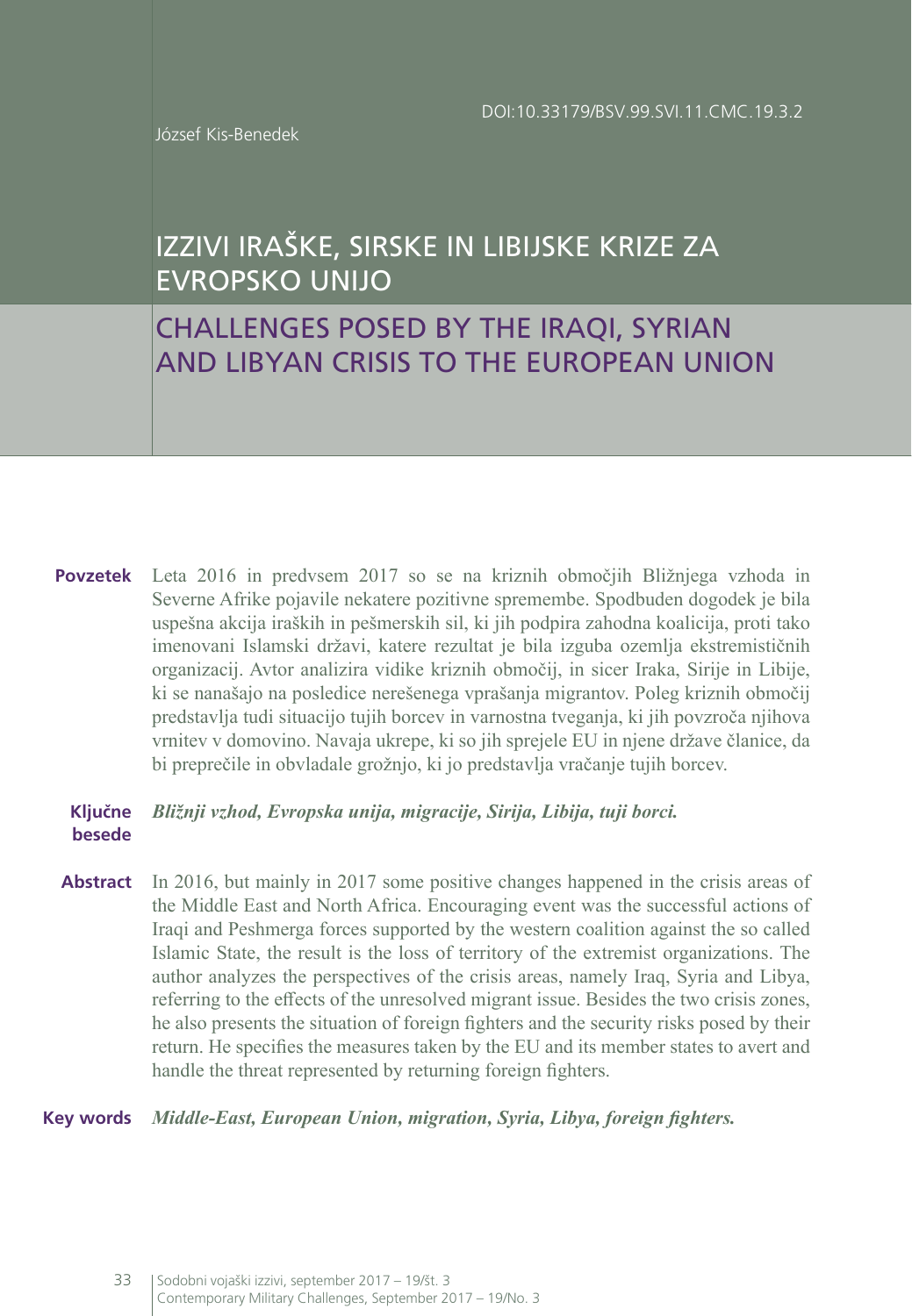The Middle East and North Africa have undergone significant changes since 2011. These changes occurred in political, economical, social and demographic aspects, accompanied by system-changes, civil wars and other violent conflicts. In consequence, the relative regional stability has ceased to exist or at least has been severely shaken. New "fault lines" emerged, alongside which the global and regional powers are making efforts to assert their own interests, while the new changes affect also the countries outside the region. I do not use the expression of "Arab spring" because this is far away from spring; anyway this remark is not used in the Middle East at all. I am convinced that the expression Arab changes can better characterize the situation in general terms, but the phenomenon is different and each country treats it in a different way. The Arab changes have caused several failed states. Syria has been destroyed, Yemen is in a civil war, Iran strives for regional hegemony, Iraq and Libya are far away from stability, and Lebanon is in existential dilemma. Turkey is on the way of Islamization and the ambitions of president Erdoǧan have polarized its population. World powers try to dominate the region through investments and military forces. **Introduction**

> On those territories where the leading political and military roles have been taken over not by state actors, ethnical, tribal and sectarian dividedness has appeared, disrupting national unity. The so created security vacuum has been filled by jihadist groups, threatening the whole region and even the outside world. The three largest regional crises zones affecting Europe are Iraq, Syria and Libya. The armed conflicts evolved in these zones have huge human, social and economic impacts. According to UN data, the number of victims in Syria is over 400,000, the unemployment rate is 52%; approximately 45% of inhabitants left their home, the number of IDPs (internally displaced people) amounts to 6.4 million. (SCPR 2016) About 4.5 million people escaped to Lebanon, Turkey and Jordan, which has imposed a great burden on the social and economic situation of these countries. The refugees have reached also Europe, bringing about the greatest refugee wave since the Second World War, testing the solidarity of the Europeans.

> The fall of Qaddafi regime resulted in tearing apart some Libyan territories and causing the setting up of hostile groups and tribes, entailing several-intensity conflicts. A violent combat began for the power, natural resources, further destabilizing the Libyan situation. Also here, ISIS tried filling the created vacuum. Its intention is quite evident: strengthening its presence in Libya, destabilizing the country, obtaining strong economic positions, primarily in the oil industry. Its presence is dangerous also for Europe for several reasons. It is deployed close to Europe, fuels the refugee wave flooding towards Europe, and last but not least, after its weakening process taking place in Iraq and Syria, it seeks to find another territory for its redeployment. The migration crisis and the terrorist attacks in Europe forced the European authorities to devote greater attention to the migrants, the jihadist threat, and especially to the radicalization.

> Despite the similarities, the Syrian and the Libyan conflicts are different in many respects; therefore it is essential for us to determine their specific features. In Syria,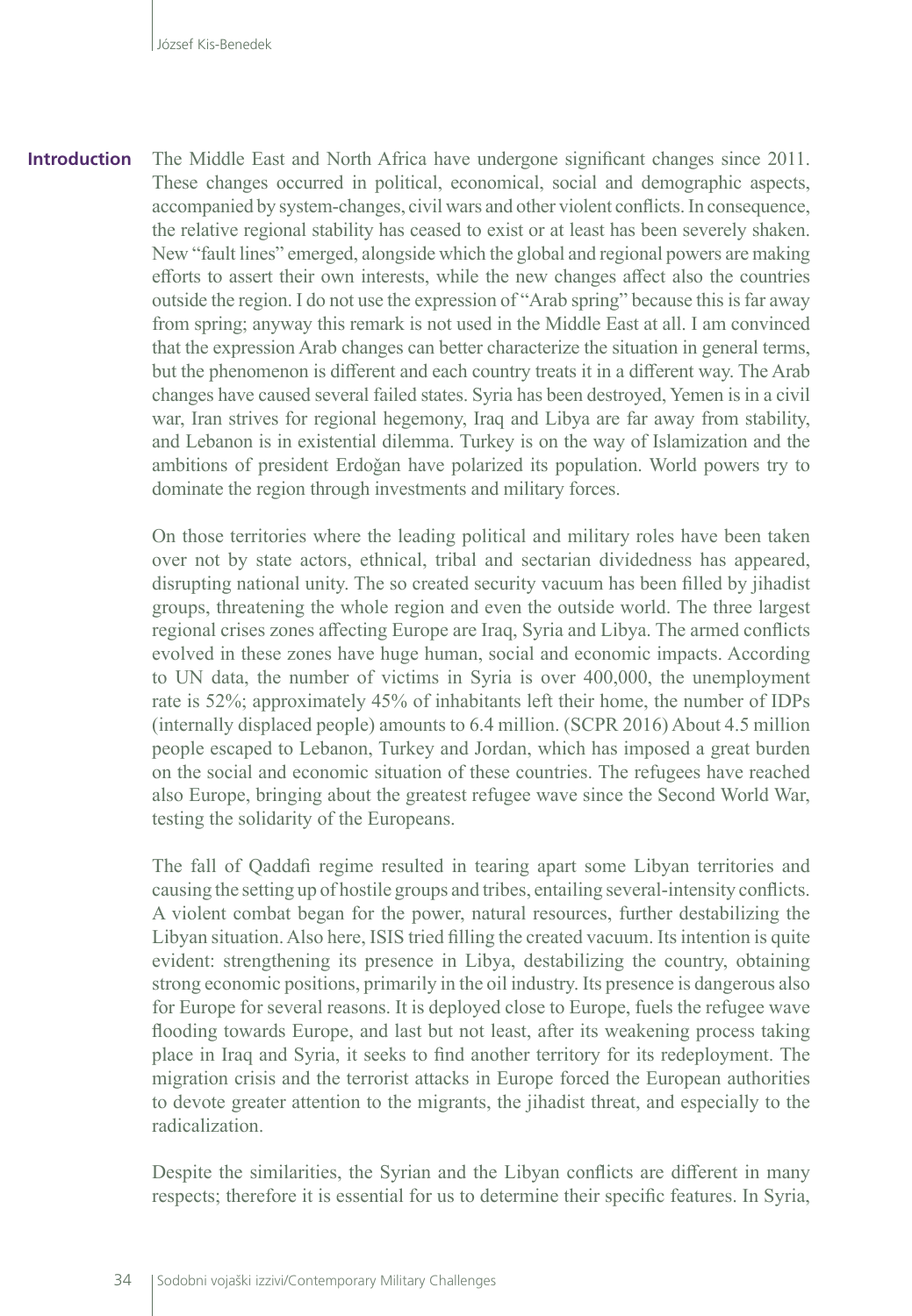the great and medium-sized powers have sometimes conflicting interests; and there are several armed groups that confront each other. In addition, the present and the future of the Kurds are still very uncertain. By contrast, in Libya there is some willingness for reconciliation and dialogue, although the illegal arms and man-trade, the jihadist propaganda, the dissatisfaction of the youth and the increasing presence of ISIS cannot be ignored.

We need a clear understanding concerning refugees, asylum-seekers, migrants, illegal migrants and foreign terrorist fighters. Many people leave their country in search for a better life, to have a better job. These are migrants. Refugees and asylumseekers are those who are forced to flee because of wars, human rights violations, and persecutions. Asylum seeking is a basic human right. The expression illegal migrant is not accepted in many countries because people cannot be illegal. Instead of this some countries use the idiom undocumented immigrants or unauthorized immigrants. In my paper I do not deal with migration only with foreign fighters. The phenomenon of foreign fighters is neither new nor uniquely Islamic. I deal actually with the return of foreign fighters to Europe from the Iraqi and Syrian war. They went there for ideological or religious reasons, gained war experiences. Those who come back to Europe represent a serious security risk because they can organize terror attacks, radicalize people or help in finding would be terrorists.

### **1 THE IRAQI AND SYRIAN SITUATION**

Since 2013, the frontlines have been more or less stabilized in both countries. In Iraq the liberation of Mosul will be crucial in 2017. It is an important task for the coalition forces to prevent the fleeing of the ISIS terrorists to Syria. In Iraq three main ethnic groups are engaged in the conflict: Sunni Arabs, who have been in control for decades and do not accept the change in the authority, the Shias who want to enforce the changes and the Kurds who do not regard themselves as Iraqis. The question of the future is how these people could be able to live together in one country in peace.

Situation is far more worst in Syria. The country can be divided in four parts: territories ruled by the regime, decreasing ISIS areas, territories controlled by the Kurds, and several areas being in the hands of several opposition forces. It is necessary to note that Syria – before the civil war – could be historically divided in two parts. One extended west of the Damascus-Aleppo axis and the other was in the east. The difference between the two can be contributed to their development level in favor of western territories. In order to really understand the Syrian power relations, it is necessary for us to point out that the country has always been ruled by a strong central power. Syria has been interwoven by many state institutions providing basic social and public services, and building the necessary infrastructures. In the less developed areas, the government ensured also working places, in the absence of a viable private sector. However, from 2005, under Assad's rule, this situation changed, the role of government diminished, the regime failed to make appropriate investments, and gave over the responsibility to the private sector to provide the population with basic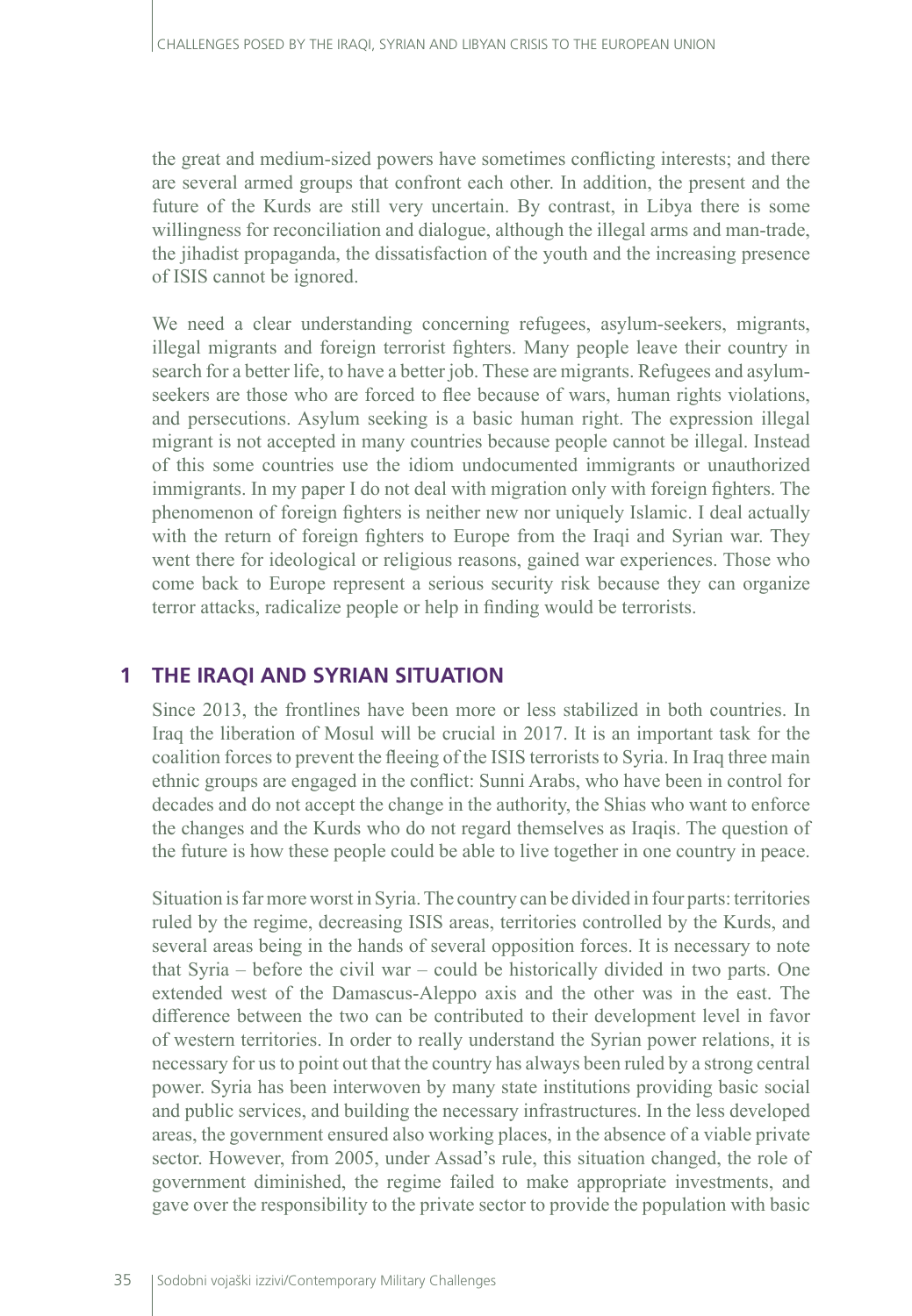necessities. Developments slowed down dangerously, and when the government recognized it was already too late. Nevertheless, it tried to remedy the situation. In 2011, some weeks after the Tunisian and Egyptian revolutions, Bashar el Assad – with a three-decade delay – started the works of 3 million USD to divert the Tigris River, which would have made it possible for the peasants to irrigate arable lands, giving job for several thousand citizens. However, by 2016, according to Syrian sources, the war losses reached 255 billion USD, the Syrian GDP fell to the half of that in 2010, the proportion of unemployed citizens exceeded the half of active population, the poverty rate amounted to 85%. (Narbone, L. – Favier. A. 2016)

A very serious consequence of the war was the drastic split of the country, which will certainly determine Syria's future. The torn-apart territories are characterized by the following features:

- The areas controlled by the regime include the richer part of Syria. Alongside the Damascus-Aleppo axis (on the western territories), there is a relatively decent life, encompassing the coastline as well. There are some settlements out of state control, but the biggest problem after the reoccupation is the rebuilding of towns. In Aleppo (the largest Syrian city) it was not accidental that there were conducted violent combats for ruling the whole town. The situation has become more complicated by the fact that also the al Nusra Front occupied a small area in the eastern part of the city.<sup>1</sup> This area has been less damaged during the war and is of high importance from political, economic and cultural standpoint owing to the fact that it is much more developed compared to other areas. Aleppo suffered a significant loss of people, buildings and services. This has a serious impact on the return of refugees and IDPs. The Syrian government actually has no refugee policy.
- The war has not ruined the territories alongside the coastline (Tartus and Lattakia and their vicinity), therefore many IDPs moved there, upsetting this territory's ethnical balance, so the Alevite population can get easily into minority. Thanks to its relative richness, this region can become in the future a starting point for a rebuilding process, after the war.
- The most fertile territories, alongside the Euphrates River and the roads leading to Iraq, belong presently to ISIS. There are situated the oil-rich Deir ez Zor and Rakka, the capital of ISIS, and the scene of fierce fights, after the occupation of Mosul. The expected loss in 2017 of Rakka will represent (also ideologically) a very heavy loss for the terrorist organization.
- The third territory consists of the eastern part of Syria and a strip situated west of Aleppo, under the rule of the Kurdish PKK wing, the Democratic Union Party. Here, the majority of inhabitants are Kurds, and in some other peripheral areas, they represent the largest minority. It is necessary to note that the Kurds do not live only in this region, but several thousand of them have residence also in Damascus and Aleppo.

*<sup>1</sup> The al Nusra Front changed its name in summer of 2017. Its new name: Fatah as-Sam. According to its declaration, it has broken with al-Qaida, but we cannot prove this.*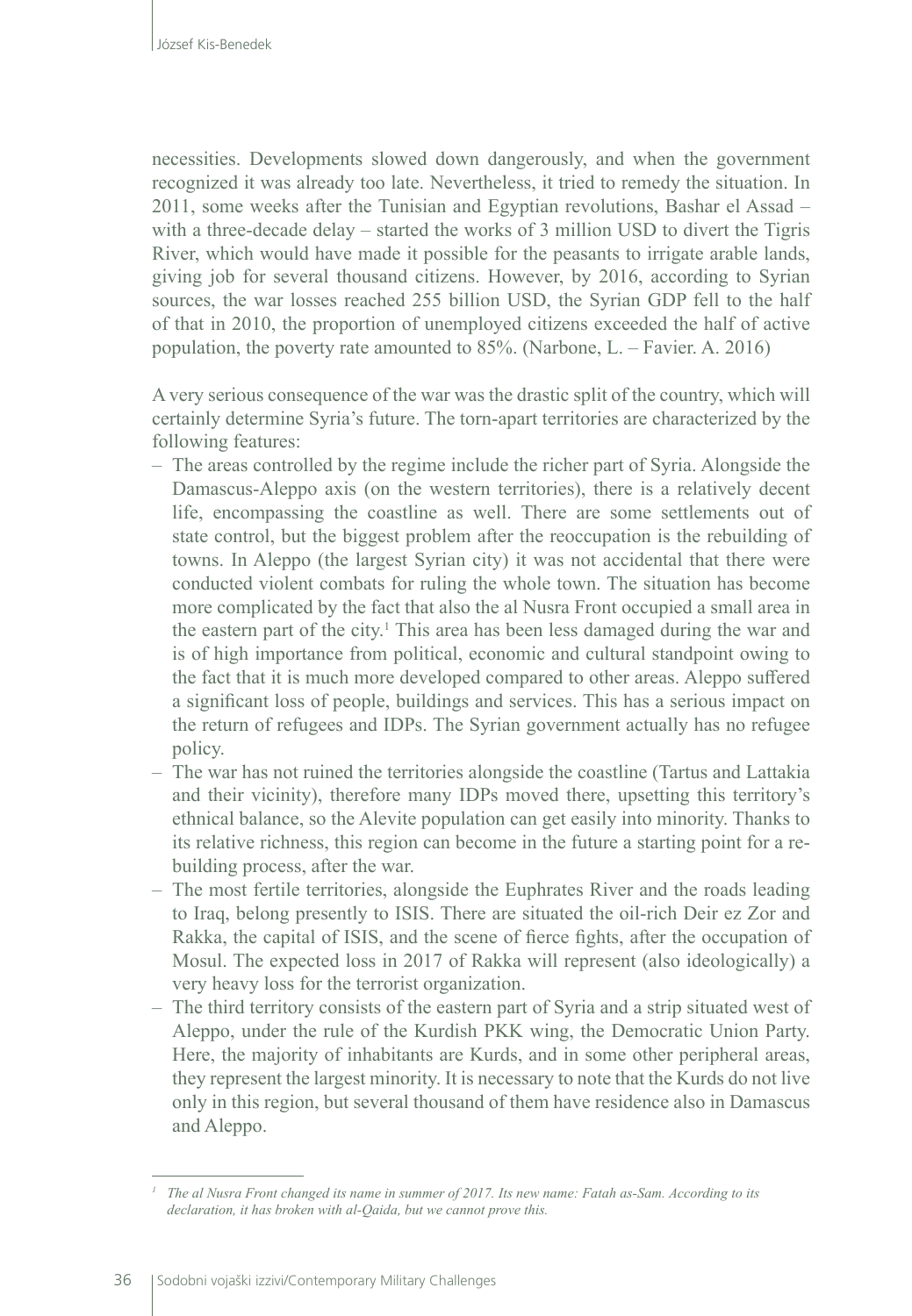– The fourth part is occupied by several opposition groups, among them also the al-Qaida-associated al Nusra Front as well. While the first three territories are directly connected and relatively continuous, that is not the case with the areas ruled by opposition groups.

In the last three years, the three above territories have practically broken away from the regime-ruled areas, and they established new administrative system and governance. The traditional economic communities have disappeared, the investors left the region, the trade and transport networks are in ruins. New institutions have come into existence, composed primarily of locals, who earlier had fought against the central leadership. The new institutions are at issue both with each other and the government, for example they have introduced at least four types of teaching and curriculum at the schools, as well as three types of currency. The Kurds have initiated numerous projects and framed many new laws in the areas under their rule. ISIS is levying taxes, carrying out investments and operates a strong police. Opposition groups have established on their territories several organs (councils) and administrative bodies, which deal with distributing foods and aids, as well as operating hospitals.2

It worth examining the type of relations existed between local administrative bodies and armed groups. In this regard, there are two opposite tendencies: cooperation and confrontation. At the beginning of the conflict, local armed groups supported the establishment of councils. The cause of this basically was that local armed groups were organized first of all from locals, who liberated the given territory. They had similar endeavors and relied on the local social system. The members of Free Army had no intention to take over the power from the local councils. However, later, as the conflict extended, the armed groups needed more and more arms and equipment, therefore they made efforts to build up their own governing structure. They even aimed at taking over the local administration and the distribution of several aids and foods, which elicited the population's sympathy. Simultaneously, several new phenomena appeared also inside the opposition: corruption, dilettantism and heavy internal debates.

All these clearly indicate the challenges the Syrians have to face after the war. One of the biggest challenges is the decentralization, mainly the Kurdish situation or "isolation". A great amount of mistrust has accumulated between certain regions and settlements. The desire for local autonomy has emerged not only among the Kurds, and not only in one or two regions, but throughout the country. It is exactly the desire for autonomy that prevents the opposition groups from uniting their forces. There is also another serious problem connected with decentralization, and that is the distribution of resources. It is not only a Syrian "specialty" that sometimes the territories which are rich in resources are at the same time the poorest regions.

*<sup>2</sup> The number of local councils has doubled since 2012, we heard about 800 such councils in 2015. Their functioning is dependent upon foreign supporters.*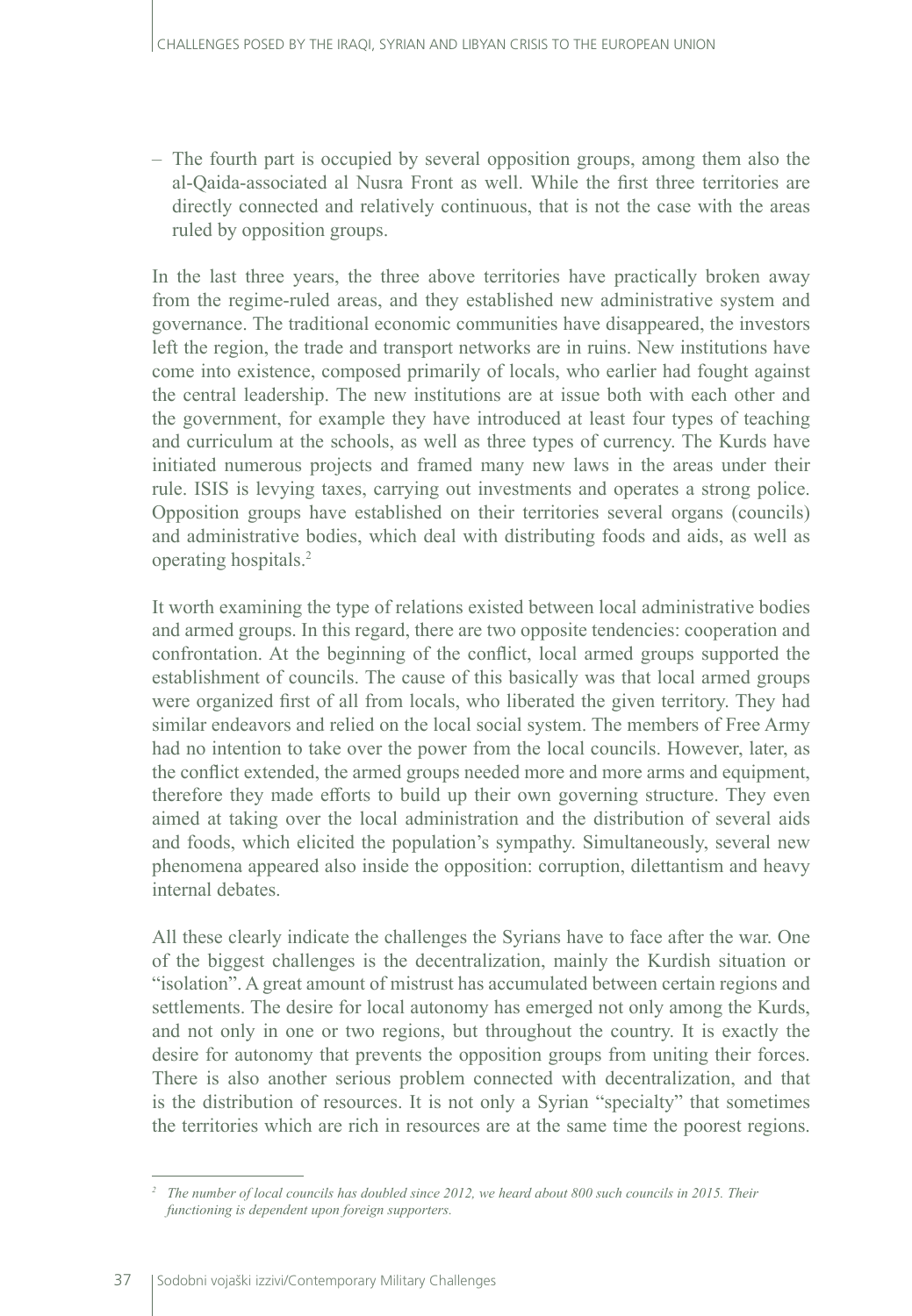It is unlikely that these territories will accept the rule of Damascus. For example, the development of Kurdish territories can be speeded up by making use of the oil resources. The locals – even before the appearance of ISIS – accused Damascus of stealing their oil in Deir ez-Zor. However, it would be a naivety to think that Damascus will give up the oil wells in favor of the regions. The situation has become more complicated also due to the fact that the minorities are afraid of Islamism; the Kurds of the Arabs; the Christians of the Kurds and the Sunni Arabs. It would be very difficult to forecast how a future government will be able to handle these contradictions.

### **2 LIBYA**

The Libyan situation has been characterized by the dynamics of continuous religious fights, by the wars for oil and conflicts among the tribes, nationalist endeavors, as well as by the mutual effects of all these factors. (Varvelli, A. 2016)

Despite the repeated attempts and the international mediation and support, the Libyans have been unable to set up a functioning government, which has certainly exercised a negative impact not only on the region, but also on Europe, primarily through the migration crisis originating from Libya. The General National Congress convened in 2012 and the new parliament elected in 2014 has failed to produce success. There are two parliaments and two governments (in Tripoli and al Bayda) competing with each other for their acceptance and recognition. In order to put an end to this institutional crisis, the UN established in 2014 its Support Mission in Libya (UNSMIL). Its objectives included the establishment of a unity government, the conclusion of an agreement among the rival fractions, the introduction of confidence building measures, and naturally, the elaboration and implementation of a comprehensive ceasefire agreement. (UNSMIL 2015)

In my assessment, it was a big mistake that the participants have not involved the influential armed (militant) groups in the settlement process, by saying that they were elaborating only a political agreement. The omission of opposition representatives has resulted in an inability to implement the objectives. Immediately after the beginning of the settlement process, local forces tried to take over the lead. In the wake of the 2014 elections, the new House of Representatives made attempt at eliminating the dividedness. It set up in Tobruk the "internationally recognized" parliament and a new government. However, 20 members of the re-elected House of Representatives were not willing to occupy their seats in the parliament. Also in Tripoli, the parliament nominated a new government, thus the dividedness intensified. In the meantime, also the military tensions intensified, and new fights began among the warriors supporting the different institutions. These fights have led to a humanitarian crisis and caused several thousand citizens to leave their home. According to UN assessment, "the Libyan situation has been characterized by the lack of rule of law, continuous combats among rival armed groups, daily attempts, tortures and kidnappings". Since 2014, there have been continuous fights for obtaining natural resources and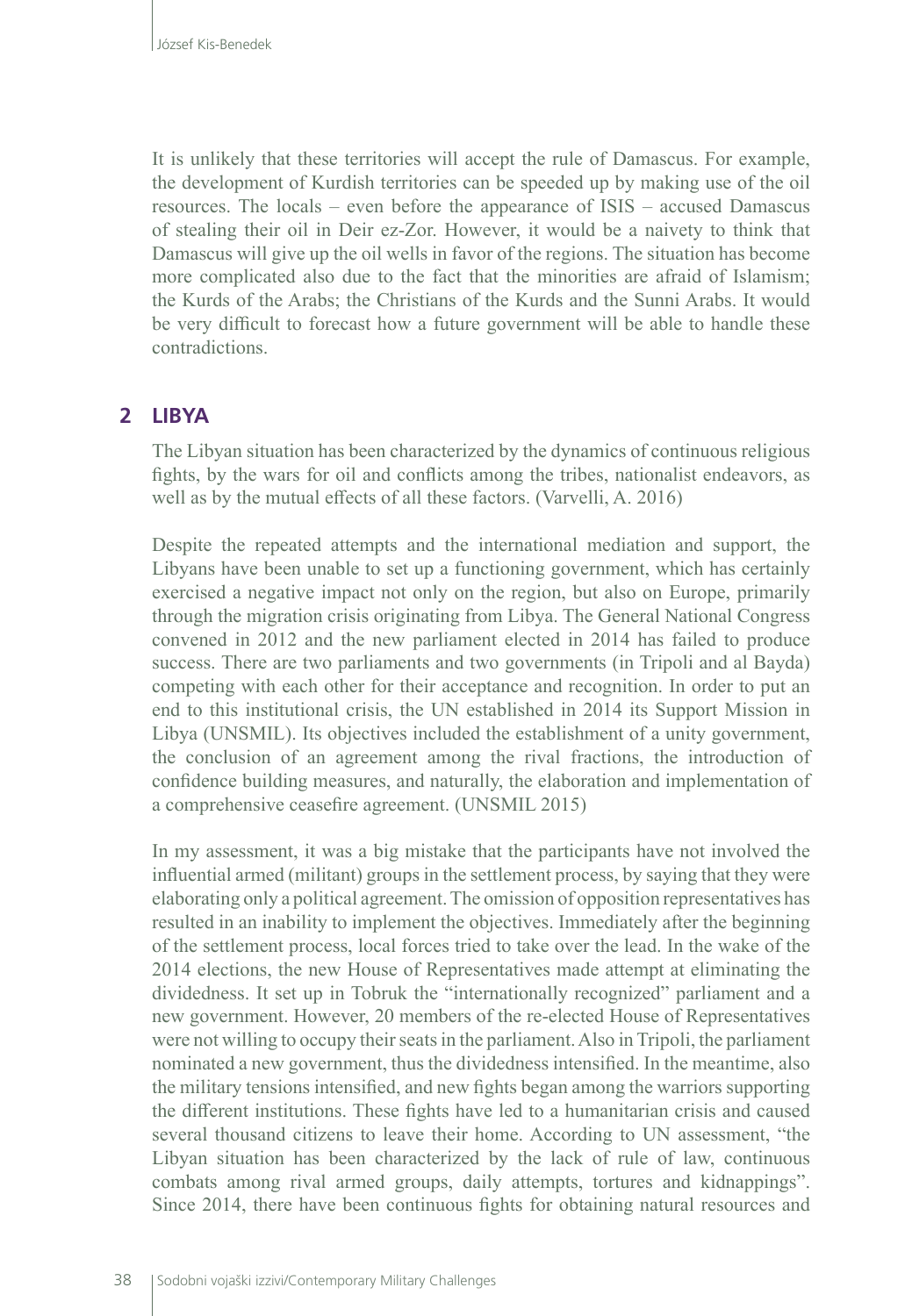local infrastructures. These fights have claimed the life of several thousand people, including civilians. About 435,000 locals escaped, the basic infrastructure has been ruined, the essential services have stopped functioning and the living standards have drastically deteriorated. (UNHCR 2015) This situation relates mainly to 2014. Since then, the struggle is continued in some special, but strategically important fields. It is the local fighters that take part in the combat, the participation of foreign fighters is not significant, except those who are deployed in the southern areas to fight for the possession of raw material resources. The rival armed groups erected many checkpoints, which is making the travelling very difficult.

As regards the Libyan settlement process, experts are of the opinion that there is an urgent need for local or regional mediation by such actors that have not been involved in the Libyan war. It was in this spirit that a conference took place in the Tunisian Djerba in 2015, organized by the German ministry of foreign affairs, with the support of the Peace Research Institute Oslo, with the participation of UNSMIL as observer.

From the prospective of European security, the strict control of the Tunisian and the Libyan borders are extremely important to avoid terrorism support, smuggling and organized criminal acts (including human smuggling). Before the Arab changes, these borders had been relatively safe, even if the black marked flourished there. In the wake of the fall of Ben Ali and Qaddafi, the frontiers were not protected and violence became an everyday event. State control over the militias came to an end. Instead the state, non-state actors took over the lead. After 2014, a violence spiral raged, and the security vacuum was quickly filled by ISIS, particularly in Sirte and Sabrata that is close to the Tunisian border. (Meddeb, H. 2016) The ISIS members made their best to assist the jihadists arriving from Tunisia, especially after 2013, when the Ennahda government prohibited the activity of the az Ansar al Sharia Tunisian, Salafist, jihadist organization. ISIS plays an active role also in smuggling drugs, arms and alcohol. For lack of appropriate control, the border zone has become a good "hunting field" for the rivaling militias.

The Tunisian authorities – with special regard to the 2015 Sousse terrorist attack – have significantly strengthened the border, nearly making it a fortress. However, we have to emphasize in this respect that before the Arab Spring, the authorities had practically neglected the protection of this border section, as the Libyan side had been strictly controlled by the Qaddafi militia. Currently, the Tunisian side is relatively well-protected. However, this is not the case at all on the Libyan side, and we cannot expect any improvement in this regard, before the settlement of the internal Libyan crisis. All this has undoubtedly a detrimental effect on European security, since Libya is the most important route for the African refugees.

From a military point of view it is worthy of attention that the United States has opened a new front in August 2016 in Libya, codenamed as Odyssey Lightning against ISIS, with the purpose to assist the internationally recognized government in its fight against the terrorist organization. The commanders coordinate their operations with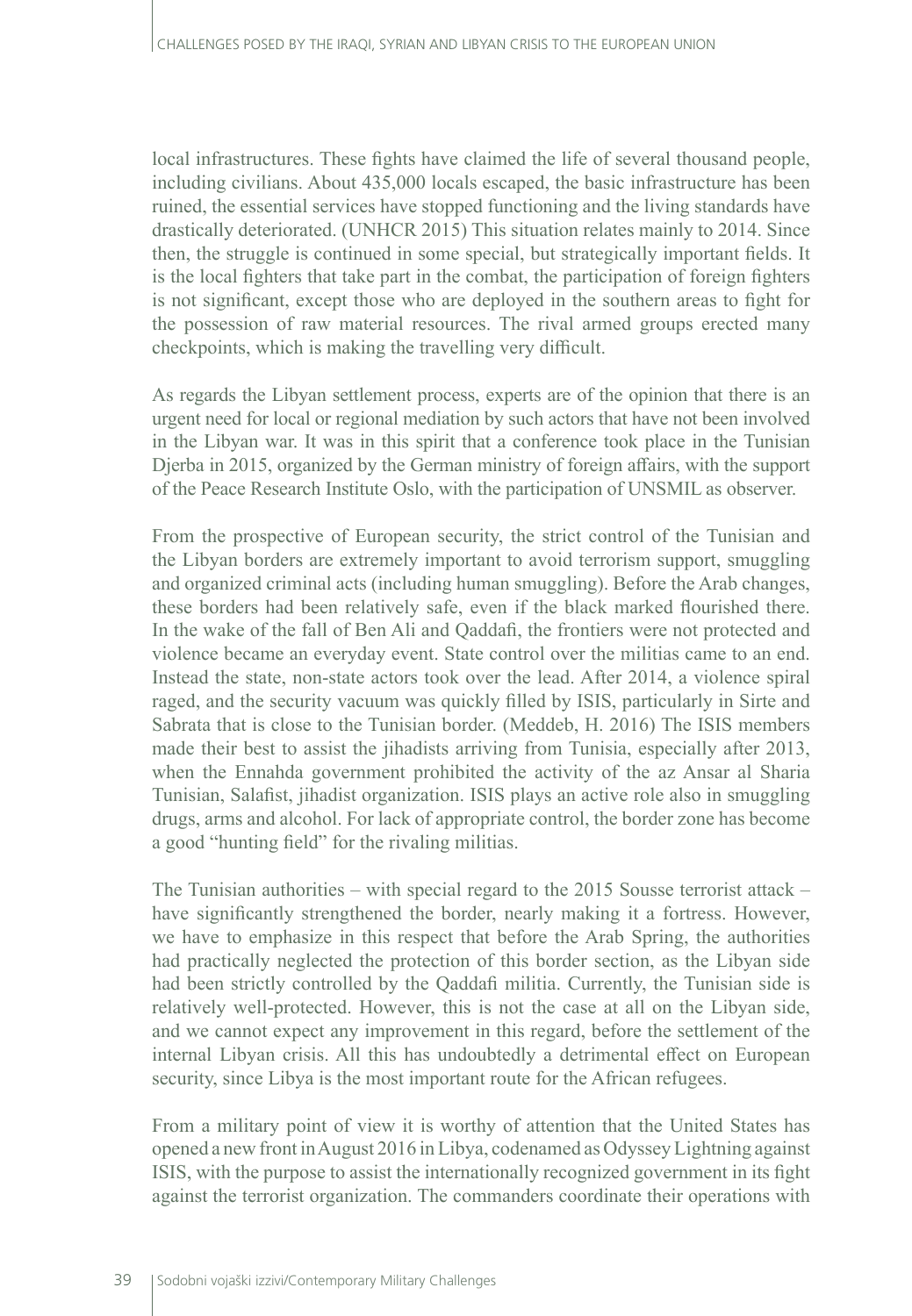all of the efforts made by several organizations to fight against the Afghan Taliban, the local and the Iraqi ISIS. The United States provided the Libyan government with intelligence data and conducted air strikes on ISIS positions. (Pomerleau, M. 2016) It supports the operation also from Tunisia. To that end, in virtue of an agreement, it deployed American soldiers to Tunisia, where the cooperation is focused mainly on exchanging intelligence information.

### **3 PROBLEMS WITH THE FOREIGN FIGHTERS**

The Middle East crisis zones have – among others – two negative impacts on Europe: they flood Europe with migrants and "send" foreign fighters to Europe, whose number is likely to increase after the war. For these problems to be properly handled, it would be necessary – in my opinion – for EU states to pay greater attention to the following persons and events:

- Persons who travel to the crisis zones and combat as foreign fighters;
- Those who go to the crisis areas get military training and combat experiences and return to the EU member states;
- Connections between foreign fighters and terrorist attacks;
- Persons who wanted to go to the crisis zones, but were prevented from doing so, but are willing to commit terrorist attempts. In this regard, we have to deal with the risk that the returned fighters can help also the lone wolfs by their experiences and can assist in activating sleeping cells. This possibility has been emphasized also in the Europol 2015 TE-SAT report. (EU TE-SAT 2015)

The problems of foreign fighters came up first in 2012, after many fighters had travelled first to Syria, then to Iraq to combat against Assad or participate in the Iraqi combats. Between September 2014 and September 2015, 30,000 persons travelled to the crisis areas from 104 countries. (Carlin, J. P. 2015) Their travel and terrorist activities directly affected some European countries. They organized or executed terrorist attacks there, or used some countries in Europe as transit country for the fighters who were the citizens of another European country and planned to departure to the operational areas. In 2014, among their motivations had a significant role their desire to help establishing the Islam Caliphates and the "adoration" of the utopist Islamist propaganda pursued to that end. We have to mention also the other motivations such as the thirst for adventure, the possibility to participate in combats, and the religious fervor. If we analyze the radicalized persons, we can note that the anti-West feelings had also a role. Other individual motivations were the fear of being punished for some criminal act, marginalization and the desire for belonging to a terrorist organization.

A Serbian expert colleague told me that from his country also gypsies went to Syria, and the jihadist recruiters are active also in the Serbian gypsy communities. He also mentioned that he learned from some Dutch reports that the foreign fighters, who are in the operational areas, try to pursue recruiting activity inside their circle of acquaintances.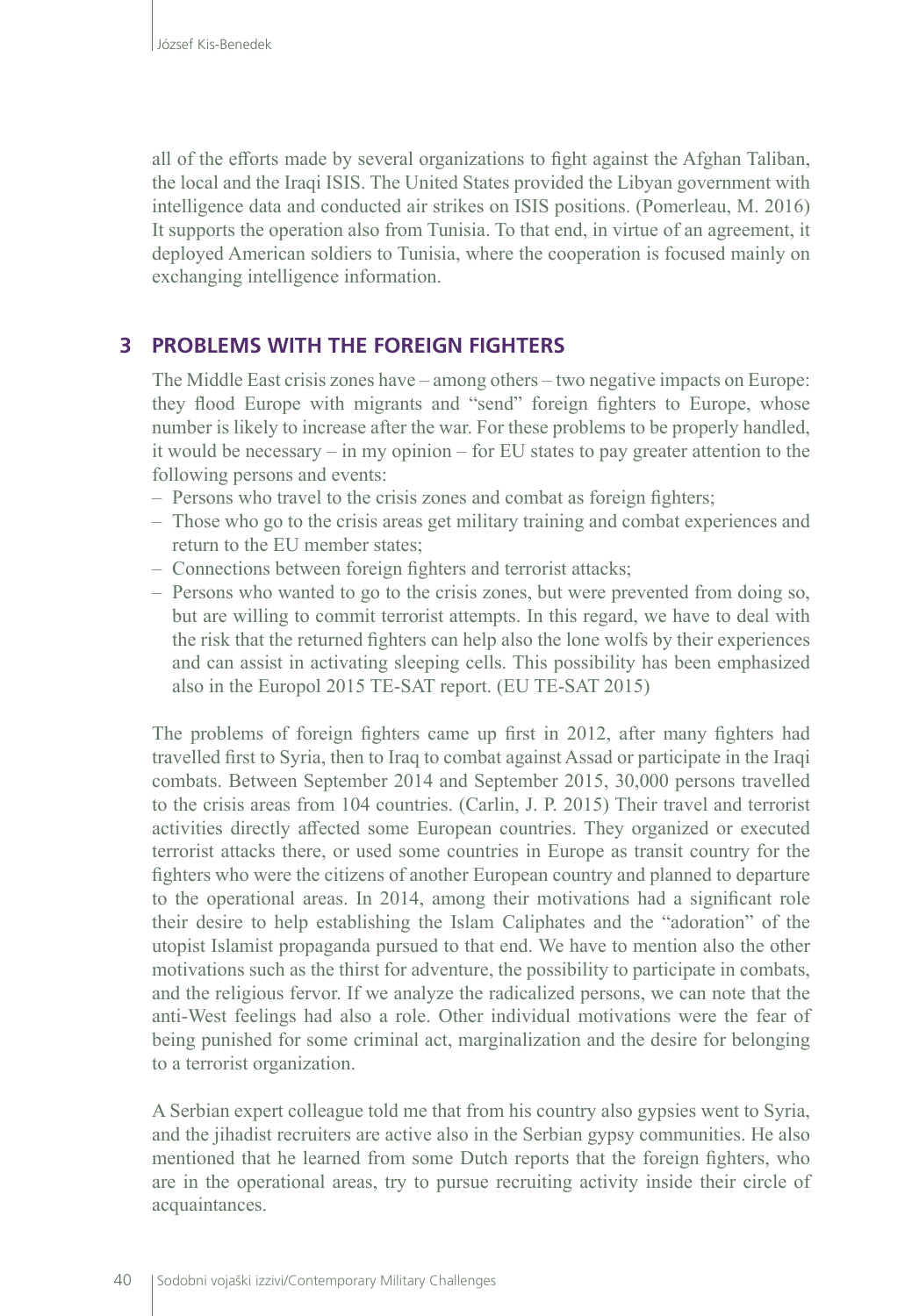Foreign fighters use primarily their own identification documents, but also false papers. Several countries, among others Czech Republic indicated that some Bosnian citizens bound for Germany used false identification cards. It happens – although sporadically – that they use the documents of dead people. The foreign fighters first enter generally Turkey. However, according to Polish authorities, when they return from Syria, they sometimes choose the Istanbul-Belgrade-Madrid-Warsaw route. I am of the opinion that they will follow the above practice also in the future.

Foreign fighters began appearing in Syria in 2012, still before the setting up of ISIS. Between September 2014 and September 2015, their number drastically increased and reached 30,000 persons. They arrived from 104 countries. Experts warned at that time that this phenomenon will pose a real threat to Europe and also to other regions. (Van Ginkel, B. – Entenmann, E. 2016) From among the EU member states, the main originating countries are: Austria, Belgium, Bulgaria, Denmark, France, Germany, Netherlands, Spain and Great Britain. The Europol 2016 TE-SAT report assesses the number of fighters coming from the EU as 5,000 persons. (EU TE-SAT 2016) The data (as in general) cannot be considered as really precise and authentic, even if they are confirmed by several sources. The reason for this is that member states determine differently the definition of foreign fighters. It has happened e. g. that they confused the foreign fighters with the terrorists, neglecting the fact that not every foreign fighter is at the same time a terrorist. Sometimes, the authorities have no precise data, or do not make distinction among those fighters who are in operational areas, who have already returned or are dead. Two countries, Greece and Hungary don't provide data, thus these are missing from the joint EU database. Most foreign fighters come from Belgium, France, Germany and Great Britain. If we count them in proportion to the population, most of them are from Belgium. (In the examined period, 2,838 persons derive from the above four countries.) From among the all foreign fighters 30% returned to their home; and 14% of them died. Most fighters (near 100%) are from great cities or from the surrounding areas. The proportion of women fighters is 17%. About 6-24% of foreign fighters converted to Muslim religion. We have no information about whether some of them are or not citizens of more than one country. However, we have information about their very quick radicalization, which is confirmed by the Europol 2016 TE-SAT report as well. (EU TE-SAT 2016) At the beginning, ISIS tried to entice the radicals by an intensive propaganda campaign and deterred the foreign fighters from returning to their home country. (If somebody did so, he was severely punished.) ISIS allows the women fighters to travel alone, which is in stark contrast to the al-Qaida's "order", according to which they can travel only with a companion. However, when the women enter ISIS territory, they have to obey this order. Many women go out to join their husband, but some of them would like to get married abroad. ISIS rigorously expects the women to obey their husband and educate their children according to ISIS ideology. They have to proudly tolerate the hardships in the operational area, and also the eventual death of their husband. They can receive armed trainings, and are expected to make service as nurses to treat the wounded fighters. Foreign fighters can have – besides their wife – woman slaves and can "use" them sexually as well. These slaves are not Muslims, demonstrating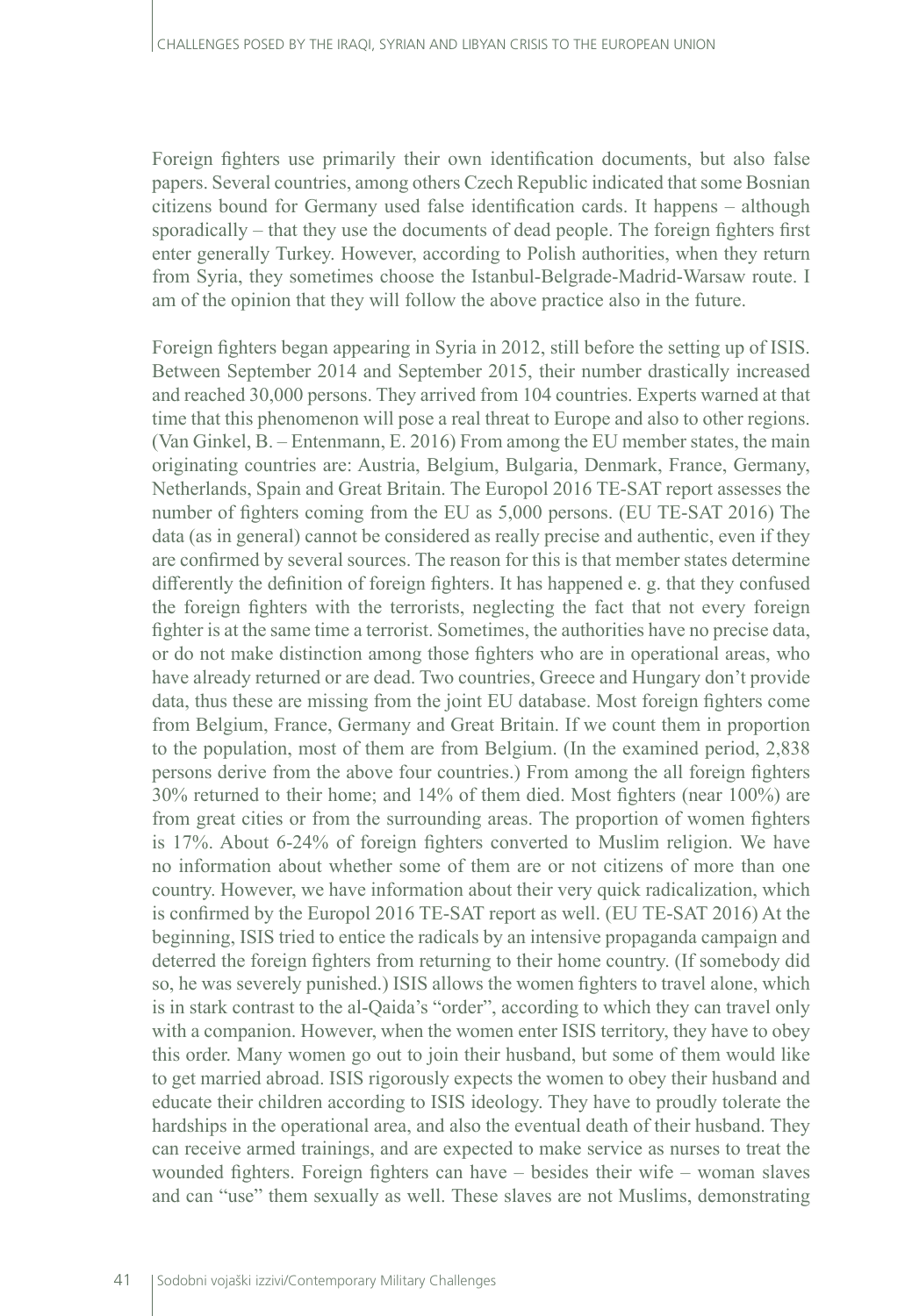to the Muslim wives that they occupy a higher rank in the community. Women have important role in radicalization, recruitment and implementation of auxiliary (e. g. financial) tasks. As I mentioned, they got military training, but in general, they do not participate in combats.

There are foreign fighters not only in ISIS, but also in the ranks of the Jabhat al Nusra Front. Authorities have revealed such fighters in Netherlands, Finland, and Great Britain. Their favorite terrorist method was to deploy VBIED (vehicle borne improvised explosive device).

From the second half of 2016, less and less foreign fighters travelled to the crisis zones. This can be contributed to the intensification of coalition attacks, the severe counter-terrorist measures and last but not least to the ISIS's weakening, especially in 2016. In 2015, about five fighters returned every month to Netherlands. Spain has also submitted reports to Europol on the diminishing number of foreign fighters. As regards Italy, there was not any change to this effect.

However, foreign fighters travel not only to Iraq and Syria, but also to Afghanistan, Chechnya, Libya, Mali, Somalia and Yemen; and their number is not diminishing. (At least this was the case in 2015; I had no data on 2016 at my disposal when I prepared this study.)

It has turned out that the attempts committed in Paris and Brussels have been carried out on the basis of foreign experiences. This can be proved also by the fact that also the al-Qaida in the Arabian Peninsula participated in preparing the perpetrators for the attempt against Charlie Hebdo.

#### **3.1 EU initiatives to meet the challenges posed by foreign fighters**

The EU counter-terrorism strategy covers also this problem in such a way that it takes into consideration the special features of this issue. The essence of this strategy is: prevent, protect, pursue and respond. Although it was adopted in 2005, it has been applied to foreign fighters only from 2014. It was the meeting of EU interior and justice ministers where a decision was taken on applying the new strategy also to foreign fighters. The main elements of this decision were the following: preventing radicalization and extremism, pursuing effective information exchange (also with third countries), revealing the preparation of extremists for going abroad to become foreign fighters. As regards the information exchange, it was an important step the establishment of the European Counter-terrorism Center in the Hague, in the framework of Europol, in January 2016. The EU improved also its cooperation with third countries, particularly with the countries bordering Syria and Iraq. Still in 2013, it improved also the Schengen Information System, in such a way to make it possible for the border guards and security forces to quickly obtain update information on suspected foreign fighters. In 2015, the EU interior and justice ministers adopted a directive on punishing more severely the extremists who received terrorist training, and those who participate in financing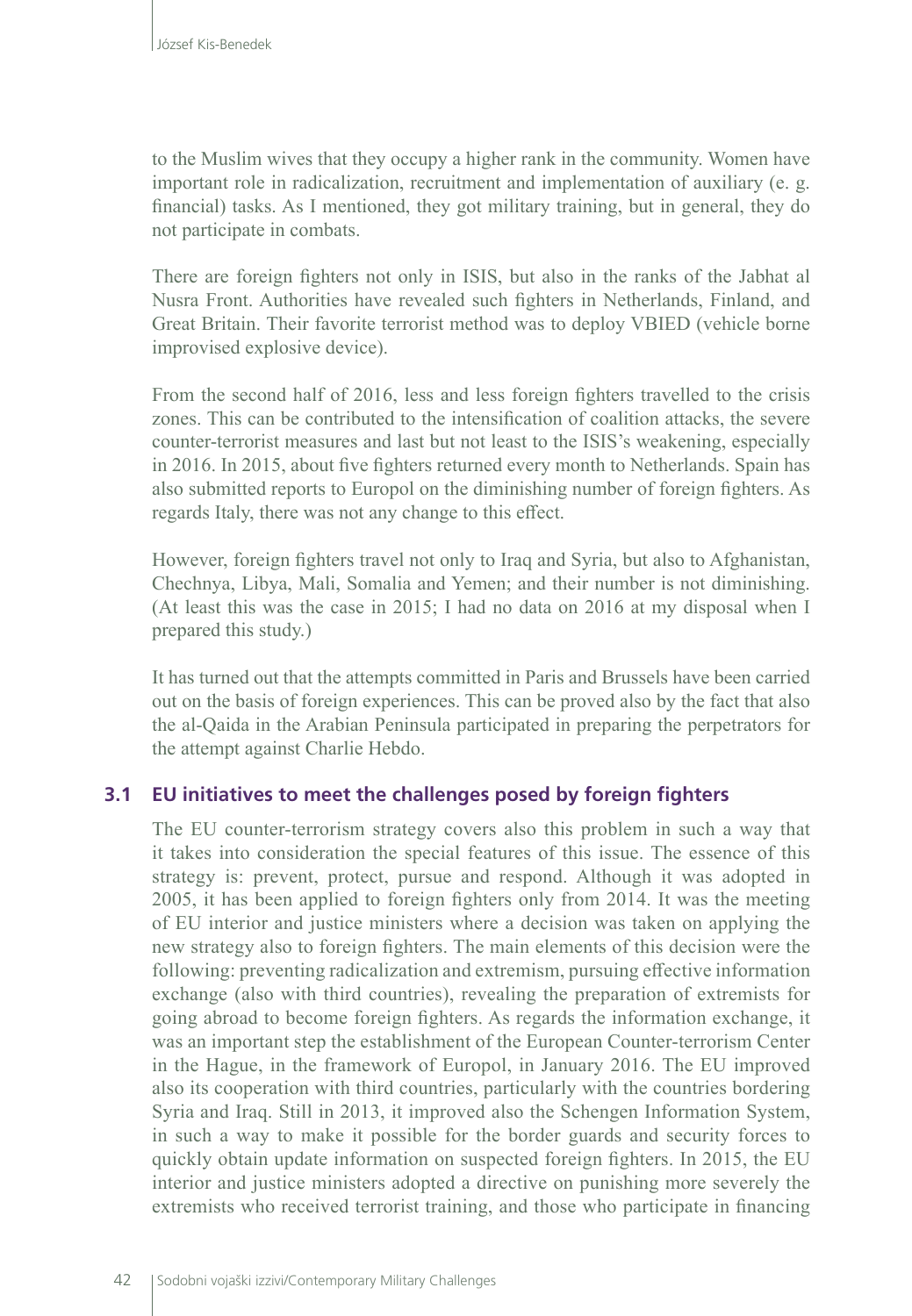terrorism. All these measures have – without doubt – enhanced, to a great extent, the efficiency of the joint efforts against foreign fighters.

In sum, the EU has taken the following measures to avert the threat posed by foreign fighters. (Van Ginkel, B. – Entenmann, E. 2016)

| Time      | Event                                                                                                                                                                                                                                                                                              |
|-----------|----------------------------------------------------------------------------------------------------------------------------------------------------------------------------------------------------------------------------------------------------------------------------------------------------|
| 2005      | Nominating an EU counter-terrorist coordinator                                                                                                                                                                                                                                                     |
| 2005 Nov. | Adopting EU counter-terrorism strategy                                                                                                                                                                                                                                                             |
| 2011 Sep. | Establishing EU network for monitoring radicalization                                                                                                                                                                                                                                              |
| 2013 Jul. | 22-point proposal by EU interior and justice ministers for keeping an eye on foreign fighters                                                                                                                                                                                                      |
| 2014 Aug. | Decision of EU interior and justice ministers on suppressing the activity of foreign fighters;<br>preventing the acts of extremist persons; pursuing information exchange with third<br>countries; disclosing and preventing suspicious travels, and taking procedures against<br>foreign fighters |
| 2015 Jan. | Riga meeting of the above EU ministers aimed at elaborating a counter-terrorism strategy<br>concerning Syria and Iraq, with special attention to foreign fighters                                                                                                                                  |
| 2015 Feb. | Declaration of EU Council on the fight against terrorism. Its main elements: protecting<br>citizens and EU values, preventing radicalization, cooperating with foreign partners                                                                                                                    |
| 2015 Jun. | Adopting EU internal security strategy: 2015-2020                                                                                                                                                                                                                                                  |
| 2015 Jul. | Setting up the EU Referral Unit (EU IRU). (It is fully operational from<br>01 Jul 2016.)                                                                                                                                                                                                           |
| 2015 Oct. | Taking a binding resolution by the European Parliament on the importance of a joint EU<br>strategy on preventing extremists from being radicalized and recruited to become foreign<br>fighters                                                                                                     |
| 2015 Nov. | Elaborating proposals by EU institutions on preventing radicalization and extremist activities<br>leading to terrorism                                                                                                                                                                             |
| 2015 Dec. | Approving a proposal by EU interior ministers on preparing air passenger lists, which has<br>been later adopted by the European Parliament                                                                                                                                                         |
| 2016 Jan. | Opening the European Counter-terrorism Center in the Hague                                                                                                                                                                                                                                         |

#### **3.2 Measures taken on national level**

In the wake of EU measures, also such nations took preventive steps that were less affected by the activities of foreign fighters and eventual terrorists, but found it important to prevent radicalization and terrorist acts. They have taken even such serious measures that entailed expatriation as well. Under the effect of the Paris attempts, several countries – in the spirit of combating transnational crimes – have strengthened their security and intelligence organizations. They have increased the severity of border guarding and introduced a new record system and a new investigation procedure. 22 states qualified the participation in terrorist groups as a criminal act; 23 member states labeled the propagation of terrorist attacks as a punishable activity, and 20 of them punish also the recruitment of terrorists. The participation in terrorist training is considered to be a criminal act in 23 member states. At the same time, the travelling abroad to become foreign fighter constitutes a crime only in nine member states, but they are going to punish also this activity.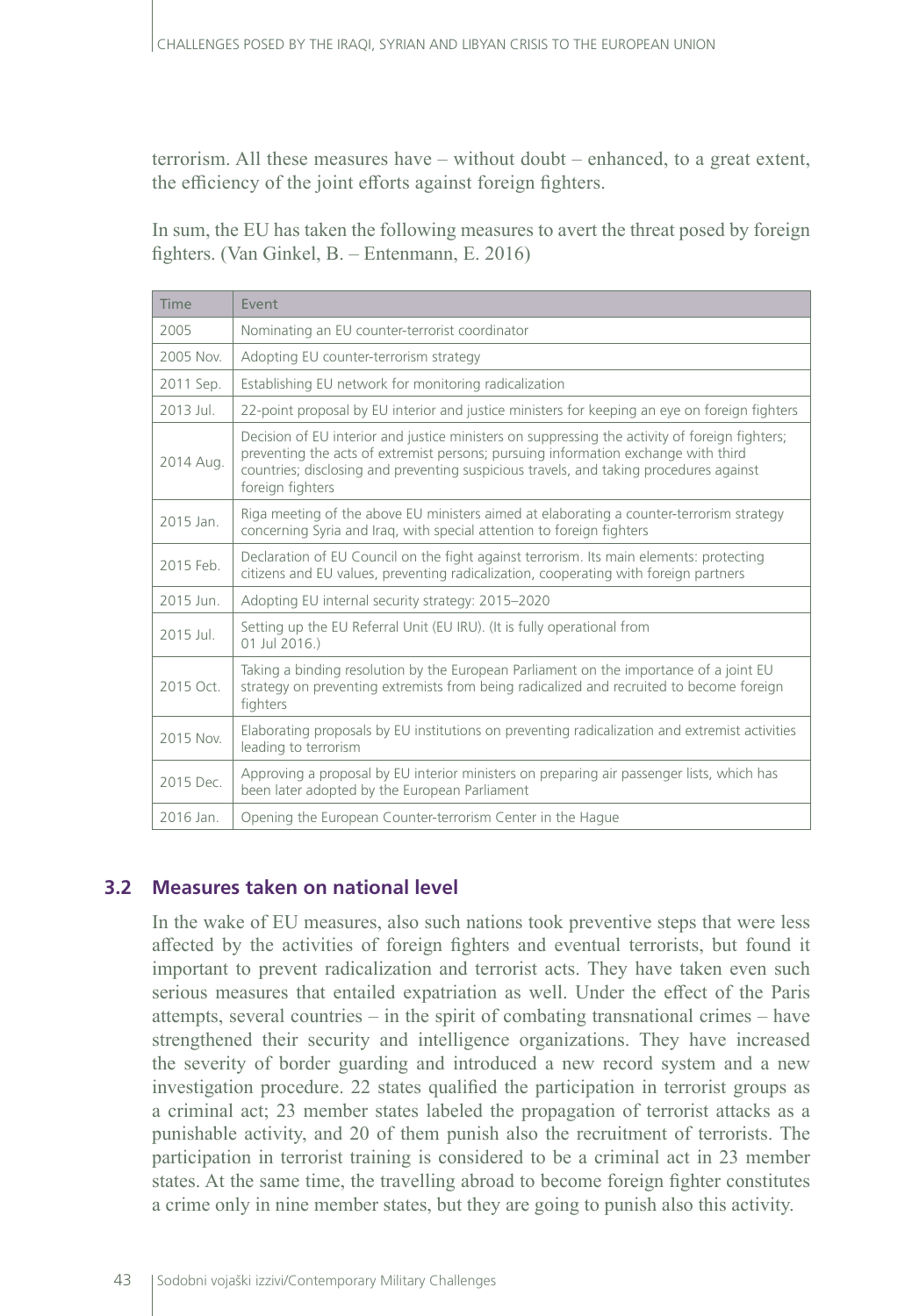I am firmly convinced that, besides the general national measures, it would be necessary for each nation to elaborate a concrete comprehensive counter-terrorism strategy, since the threat level is different in each country, especially in terms of radicalism and extremism. Also the prevention can be realized primarily at national level. Even the counter-terrorist training, the treatment of extremists released from prisons and the handling of returned foreign fighters can be efficiently carried out only at national level.

The two large crisis zones in the Middle East (Syria and Libya) have been exercising a significant negative impact on the whole region and Europe as well. There are three essential factors that are certainly connected with each other: the Syrian and Iraqi conflicts, the refugee wave and the intensification of terrorist acts in Europe. The loss of territory if the so called Islamic State contributed to the growing number of terrorist attack in Europe in 2017. The year of 2016 was characterized mainly by military rather than diplomatic initiatives, which has not brought nearer a real solution to the conflicts. Disagreements between the great powers have only increased rather than diminished. The NATO-member Turkey has been making consultation rather with Russia and not with the United States, probably owing to the Kurd issue. It would be an interesting event if Turkey were to begin negotiations on joining the Shanghai Cooperation Organization; in the case it could not pursue its talks with the EU. **Conclusion**

> The greatest challenge in Europe is represented by the refugee wave, which is likely to continue for a long time, if Europe does not take really effective counter-measures to prevent illegal migration. However, migration itself can be attributed to too many factors, thus, it is nearly impossible to put an end quickly to this phenomenon.

> Besides the Syrian and Iraqi crisis, also the Libyan internal chaos severely influences the European migration situation. Unfortunately, there is no any sign in Libya of some real reconciliation among the confronting parties. Therefore, also the EU is incapable to have substantial talks with Libya.

> In 2016 the international coalition has taken effective measures against ISIS, and as a consequence, the size of territories occupied by the terrorist organization has been significantly reduced. This process will certainly continue also in 2017, and we hope that the radical forces will be pushed into background in the region.

> Simultaneously with the weakening of radical militant forces in the Middle East, an opposite process can begin in Europe, where the activity of returning foreign fighters and European extremists may become much more intensive. If this comes really true, the number of terrorist attempts committed in Europe will probably increase. A bad news is that the majority of terrorist attack in Europe is committed by people born in Europe, some of them having European citizenship.